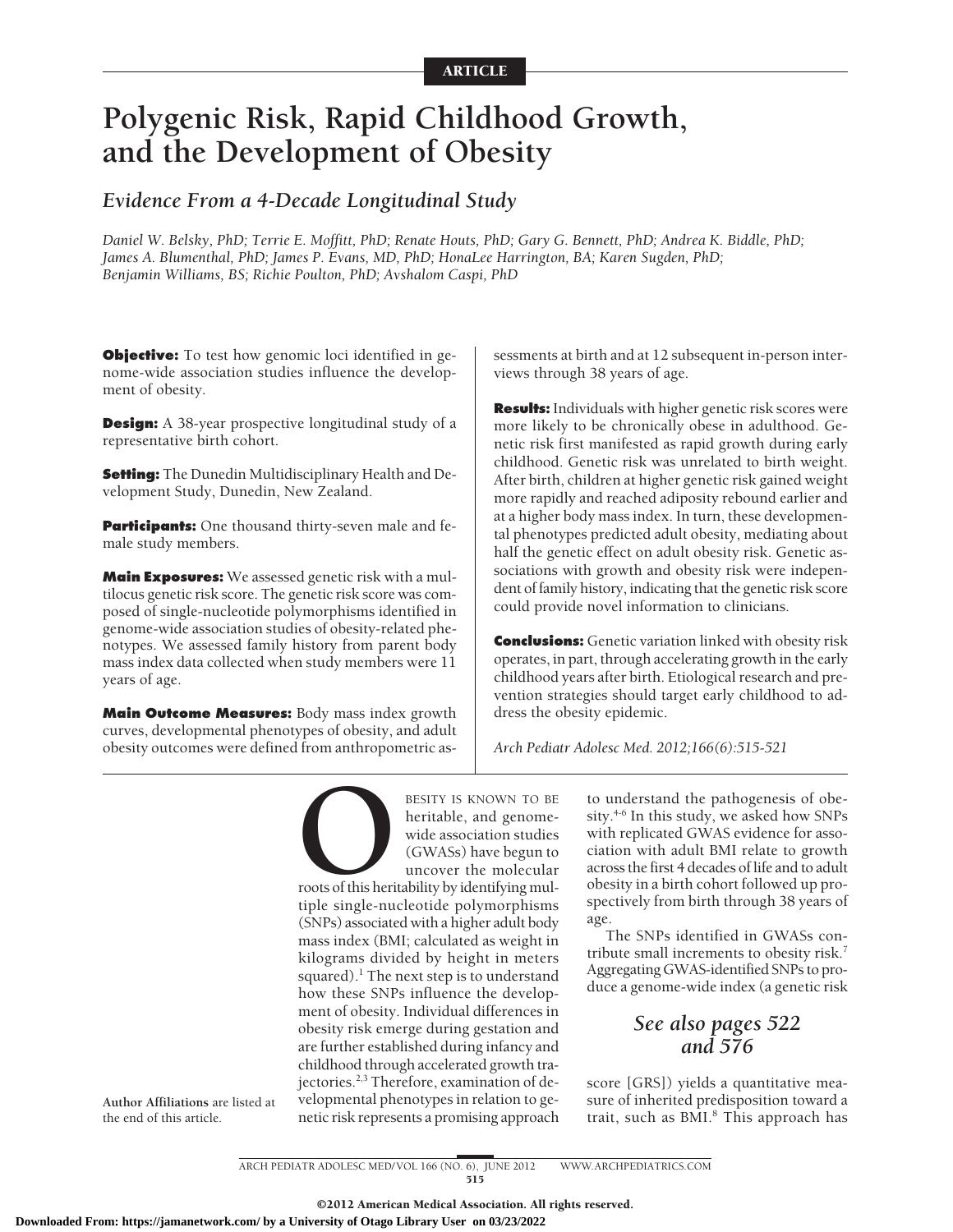

**Figure 1.** Developmental phenotypes of rapid early growth hypothesized to mediate polygenic risk for obesity. The genetic epidemiology of obesity indicates that a large number of common polymorphisms each contribute small, additive increments to risk for obesity.<sup>14,15</sup> The combined influence of these polymorphisms can be summarized in a polygenic risk profile.<sup>8</sup> The developmental epidemiology of obesity highlights the following 3 developmental phenotypes of rapid early growth that predispose children to become obese in later life: (1) growth during gestation, (2) postnatal growth, and (3) adiposity rebound.<sup>11,12</sup> We tested the hypothesis that these developmental phenotypes would mediate polygenic risk for adult obesity. BMI indicates body mass index.

shown promise in the study of complex diseases, such as diabetes mellitus and heart disease.<sup>9,10</sup> In this study, we used a multilocus genome risk score to test how a genetic predisposition to higher adult BMI might also relate to developmental phenotypes of growth during proposed critical periods in the development of obesity. The following 3 developmental phenotypes are of interest: growth during gestation, postnatal growth, and the adiposity rebound. All correlate with adult BMI and are thought to program risk for adult obesity.<sup>11-13</sup> Therefore, we tested the hypothesis that polygenic risk for adult obesity is mediated by these developmental phenotypes of rapid early growth (**Figure 1**). Understanding when in development genetic risk for obesity manifests can help to refine research and intervention targets.

If genetic risk is mediated through early growth, knowledge of how measured genetic risk compares with parental BMI in predicting children's growth and obesity risk is important. We thus tested whether obesity risk information contained in the GRS was independent of obesity risk information contained in the BMIs of the children's parents. That is, does the GRS contain novel information about children's risk for obesity beyond their family history?

#### **METHODS**

# **PARTICIPANTS**

Participants are members of the Dunedin Multidisciplinary Health and Development Study, a longitudinal investigation of health and behavior in a complete birth cohort. Study members (1037 members; 91% of eligible births; 52% male) were all individuals born between April 1972 and March 1973 in Dunedin, New Zealand, who were eligible for the longitudinal study based on residence in the province and who participated in the first follow-up assessment at 3 years of age. The cohort represents the

full range of socioeconomic status in the general population of New Zealand's South Island and is primarily white. Assessments were performed at birth and at ages 3, 5, 7, 9, 11, 13, 15, 18, 21, 26, 32, and, most recently, 38 years, with greater than 95% retention. At each assessment, study members are brought to the Dunedin research unit for a full day of interviews and examinations. The Otago Ethics Committee approved each phase of the study. The study protocol was approved by the institutional ethical review boards of the participating universities. Informed consent was obtained from all study members.

#### **MAIN EXPOSURES**

#### **Obesity GRS**

We derived a 32-SNP GRS from published GWASs of BMI, obesity, weight, and waist circumference in populations of European descent. The construction of the GRS is described in the eMethods (http://www.archpediatrics.com). We validated our GRS as a measure of obesity risk in data from the Atherosclerosis Risk in Communities (ARIC) sample.16 ARIC cohort members of European descent who had higher GRSs were larger as measured by BMI, weight, and waist circumference ( $r$  > 0.10  $[P<1\times10^{-20}]$ ) and were more likely to be obese (relative risk, 1.73 [95% CI, 1.51-1.97] for individuals in the highest vs the lowest quintile of the GRS distribution).

We genotyped the 32 GRS SNPs in the Dunedin Study cohort with a commercially available array (BeadPlex Array; Illumina, Inc) using DNA extracted from whole blood (93% of the sample) or buccal swabs (7% of the sample). Of the 32 GRS SNPs, 29 were called successfully in more than 95% of the cohort, and we constructed the final score from these SNPs (eTable 1). Comparison of the 29-SNP GRS with the original 32-SNP GRS in the ARIC sample revealed no differences in score distribution or effect sizes. Dunedin Study members carried 15 to 36 risk alleles (mean [SD], 26.04 [3.32]). After weighting, GRS values ranged from 13.71 to 35.04 (mean [SD], 24.71 [3.59]) (eFigure 1). The GRS was standardized to have a mean of 0 and an SD of 1 for analyses.

#### **Family History of Obesity**

Parental BMI was available for 97.82% of the cohort. Parental BMIs were computed from self-reports of height and weight when children were 11 years of age. To measure familial predisposition to obesity, parental BMIs were standardized within sex, and the standardized scores were averaged to create a single family history score.

#### **OUTCOME MEASURES**

#### **Body Mass Index**

Individuals' height and weight were measured at ages 3, 5, 7, 9, 11, 13, 15, 18, 21, 26, 32, and 38 years. Height was measured to the nearest millimeter using a portable stadiometer (Harpenden; Holtain, Ltd). Weight was measured to the nearest 0.1 kg at ages 3, 5, 7, 9, 11, 13, 15, 18, 21, 26, 32, and 36 years using calibrated scales. Individuals were weighed in light clothing. Obesity was defined at 15 years of age using US Centers for Disease Control and Prevention cutoff points  $(BMI \geq 24.64$  for boys; BMI $\geq$ 25.46 for girls), which show predictive validity for obesity and coronary heart disease in young adulthood that is similar to the International Obesity Task Force cutoff points.17 Obesity was defined at ages 18 to 38 years as a BMI of 30 or greater. Individuals who met obesity criteria for at least 50% of 6 measurements from ages 15 to 38 years were classified as chronically obese.<sup>18</sup>

ARCH PEDIATR ADOLESC MED/ VOL 166 (NO. 6), JUNE 2012 WWW.ARCHPEDIATRICS.COM 516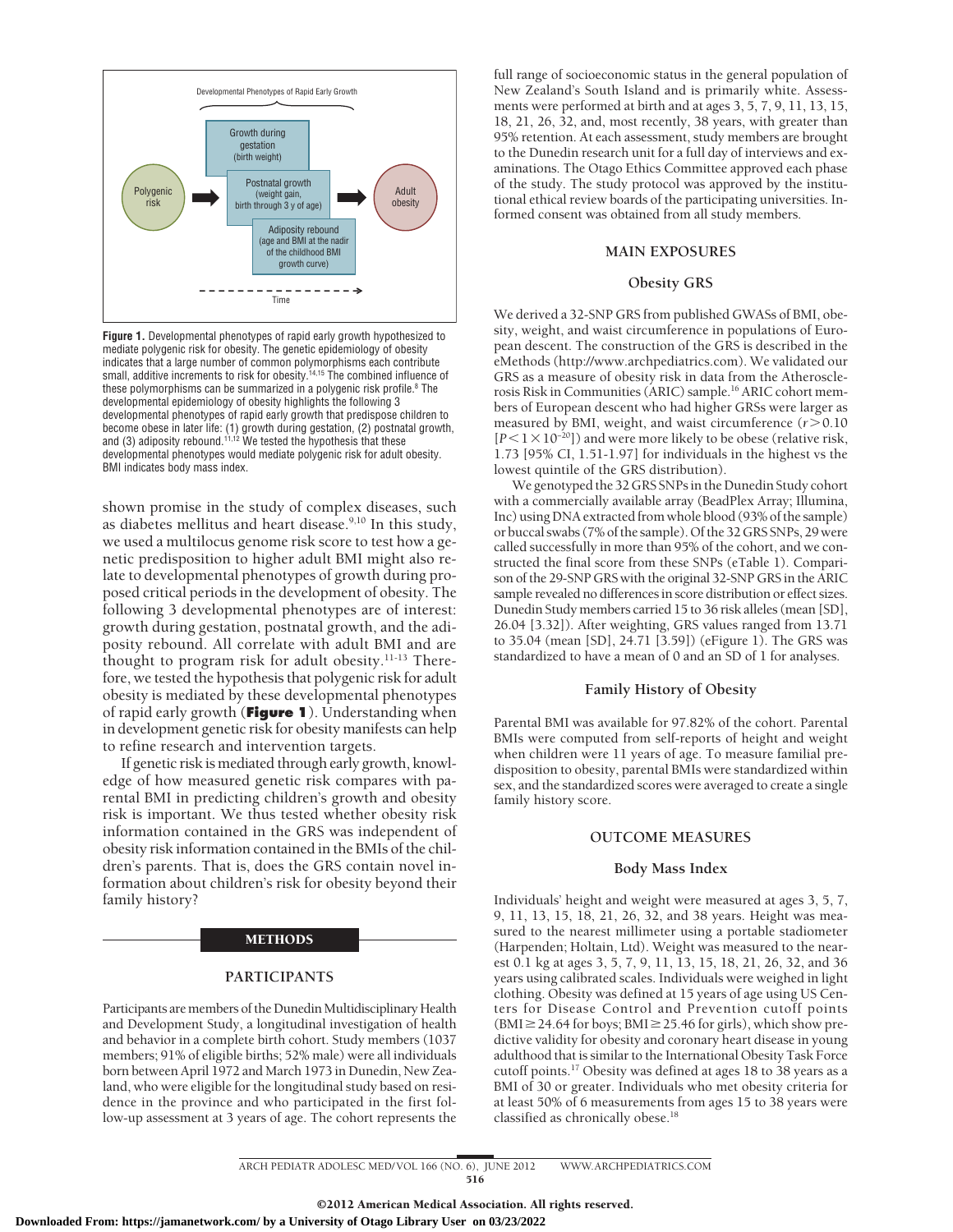## **Additional Measures of Adiposity**

At ages 7 and 9 years, tricep and subscapular skinfold thicknesses were measured by trained anthropometrists. At ages 26, 32, and 38 years, waist girth was measured by averaging 2 measurements of the perimeter at the level of the noticeable waist narrowing. At ages 32 and 38 years, fat mass was measured using a body composition analyzer (BC 418; Tanita) to assess bioelectrical impedence.<sup>19</sup>

# **Developmental Phenotypes of Early Growth**

Rate of early-childhood weight gain was assessed as the difference between weight at birth (from hospital records) and weight at 3 years of age. Adiposity rebound was calculated as the nadir of each individual's childhood BMI curve fitted across ages 3 through 13 years. We used multilevel longitudinal modeling to fit individual growth curves.<sup>20</sup> Models included linear and quadratic slope terms and were adjusted for sex. Children in our sample experienced adiposity rebound at about 6 years of age (mean [SD] age, 6.11 [1.10] years) at a BMI of approximately 16 (mean [SD], 15.57 [1.00]).

#### **STATISTICAL ANALYSIS**

We analyzed life-course growth using a multilevel longitudinal growth model<sup>20</sup> fitted to BMI measurements at ages  $3, 5, 7, 9, 11$ , 13, 15, 18, 21, 26, 32, and 38 years. We set the intercept at 13 years of age. We modeled separate linear and quadratic slopes for growth during childhood (ages 3-13 years) and adulthood (ages 13-38 years). The intercept captured the sample mean BMI at 13 years of age ( $\beta$  = 19.97). Slope coefficients captured annual change/ acceleration in BMI. Linear slope terms captured change in BMI across childhood ( $\beta$ =1.19) and adulthood ( $\beta$ =0.51). Quadratic slope terms captured acceleration of change, that is, the concavity of the trajectory in childhood ( $\beta$  = 0.08) and the convexity of the trajectory in adulthood ( $β = -0.01$ ). All model terms were statistically significant  $(P < .001)$ .

We tested genetic influence on growth by modeling the intercept and linear slope terms of the life-course growth curve as functions of the GRS and covariates. The GRS coefficients measured the effect of a 1-SD increase in genetic risk on BMI at 13 years of age (intercept) and on the linear change per year in BMI from ages 3 through 13 years (childhood slope) and ages 13 through 38 years (adulthood slope).

We tested genetic associations with cross-sectional measurements of BMI and with other quantitative traits using linear regression models. The GRS coefficients were standardized to effectsize correlations (Pearson *r*) for ease of interpretation. We tested genetic associations with obesity risk using Poisson regression models. The GRS coefficients were exponentiated to compute relative risks. We tested mediation of genetic risk for obesity through developmental phenotypes of early growth using the structural equation described by MacKinnon and Dwyer.<sup>21</sup> Mediation analyses decomposed GRS-obesity associations into direct (unmediated) and indirect (mediated through a developmental phenotype) components. Statistical tests of mediation were conducted using methods described by Preacher and colleagues.22-24

All models were adjusted for sex and constituted the 98% (n=856) of Dunedin Study members of European descent with available BMI, family history, and genotype data. We used SAS statistical software (version  $9.2$ )<sup>25</sup> for growth modeling and mediation analyses and STATA (version  $11.0$ )<sup>26</sup> for other analyses.

**Table 1. Descriptive Statistics and Correlations With GRS and Family History Score for Anthropometric Assessments Among 856 Individuals of European Descent**

|                                                                               |                                 | Correlation, r                       |                                                        |
|-------------------------------------------------------------------------------|---------------------------------|--------------------------------------|--------------------------------------------------------|
| Assessment <sup>a</sup>                                                       | Mean (SD)<br><b>Measurement</b> | Г<br><b>With</b><br>GRS <sup>b</sup> | With<br><b>Family</b><br>History<br>Score <sup>b</sup> |
| <b>BMI</b>                                                                    |                                 |                                      |                                                        |
| 3                                                                             | 16.33 (1.28)                    | 0.08 <sup>c</sup>                    | 0.11 <sup>d</sup>                                      |
| 5                                                                             | 15.88 (1.18)                    | 0.13 <sup>e</sup>                    | 0.19 <sup>e</sup>                                      |
| $\overline{7}$                                                                | 15.82 (1.29)                    | 0.17e                                | 0.24e                                                  |
| 9                                                                             | 16.33 (1.62)                    | $0.18^{e}$                           | 0.21 <sup>e</sup>                                      |
| 11                                                                            | 17.49 (2.09)                    | 0.16 <sup>e</sup>                    | 0.22e                                                  |
| 13                                                                            | 19.59 (2.47)                    | 0.18 <sup>e</sup>                    | 0.23 <sup>e</sup>                                      |
| 15                                                                            | 20.37 (2.60)                    | 0.17 <sup>e</sup>                    | 0.30 <sup>e</sup>                                      |
| 18                                                                            | 22.73 (3.02)                    | $0.15^{e}$                           | 0.31e                                                  |
| 21                                                                            | 23.74 (3.41)                    | $0.18^{e}$                           | 0.31e                                                  |
| 26                                                                            | 24.89 (4.27)                    | 0.16e                                | 0.29e                                                  |
| 32                                                                            | 26.03 (4.80)                    | $0.13^{e}$                           | 0.31e                                                  |
| 38                                                                            | 26.92 (5.13)                    | 0.14e                                | 0.34e                                                  |
| Alternative measures of<br>adiposity<br>Subscapular skinfold<br>thickness, mm |                                 |                                      |                                                        |
| 7                                                                             | 5.87(1.92)                      | 0.07 <sup>d</sup>                    | 0.12 <sup>d</sup>                                      |
| 9                                                                             | 6.67(2.80)                      | 0.11e                                | 0.10 <sup>d</sup>                                      |
| <b>Tricep skinfold</b><br>thickness, mm                                       |                                 |                                      |                                                        |
| 7                                                                             | 8.46(2.46)                      | 0.07c                                | 0.10 <sup>d</sup>                                      |
| 9<br>Waist circumference,<br>mm                                               | 11.06 (4.12)                    | 0.09 <sup>d</sup>                    | 0.10 <sup>d</sup>                                      |
| 26                                                                            | 798.68 (96.40)                  | 0.14e                                | 0.24e                                                  |
| 32                                                                            | 841.81 (110.95)                 | $0.11^e$                             | $0.25^{e}$                                             |
| 38                                                                            | 858.39 (122.84)                 | $0.12^{e}$                           | 0.26e                                                  |
| Fat mass, kg                                                                  |                                 |                                      |                                                        |
| 32                                                                            | 21.41 (10.54)                   | 0.10 <sup>d</sup>                    | 0.23 <sup>e</sup>                                      |
| 38                                                                            | 23.59 (10.96)                   | 0.11 <sup>d</sup>                    | 0.27 <sup>e</sup>                                      |
| <b>Gestational and childhood</b><br>growth                                    |                                 |                                      |                                                        |
| Birth weight, kg                                                              | 3.38(0.52)                      | 0.00                                 | 0.07c                                                  |
| Weight gain from birth<br>to age 3 y, kg<br>Adiposity rebound                 | 11.31(1.52)                     | 0.09c                                | 0.02                                                   |
| Age, y                                                                        | 6.11(1.10)                      | $-0.13^{\text{e}}$                   | $-0.21$ <sup>e</sup>                                   |
| <b>BMI</b>                                                                    | 15.57 (1.00)                    | 0.17 <sup>e</sup>                    | $0.23^e$                                               |

Abbreviations: BMI, body mass index (calculated as weight in kilograms

divided by height in meters squared); GRS, genetic risk score.<br><sup>a</sup>Unless otherwise indicated, all measurements are given by year of age at which the measurement was obtained.

<sup>b</sup> All correlations were adjusted for sex. Tests of statistical significance were conducted using heteroskedasticity robust standard errors.<br><sup>c</sup> $P < .05$ .<br><sup>d</sup> $P < .01$ .

- 
- $e^{\theta}P < .001$ .
- 

# RESULTS

# **CHILDREN WITH HIGHER GRSs WERE LARGER AND GREW FASTER DURING CHILDHOOD AND DURING ADULTHOOD**

Children with higher GRSs had higher BMIs at every age assessed, from ages 3 through 38 years (**Table 1**). In the life-course growth model, higher GRSs predicted higher

ARCH PEDIATR ADOLESC MED/ VOL 166 (NO. 6), JUNE 2012 WWW.ARCHPEDIATRICS.COM 517

©2012 American Medical Association. All rights reserved.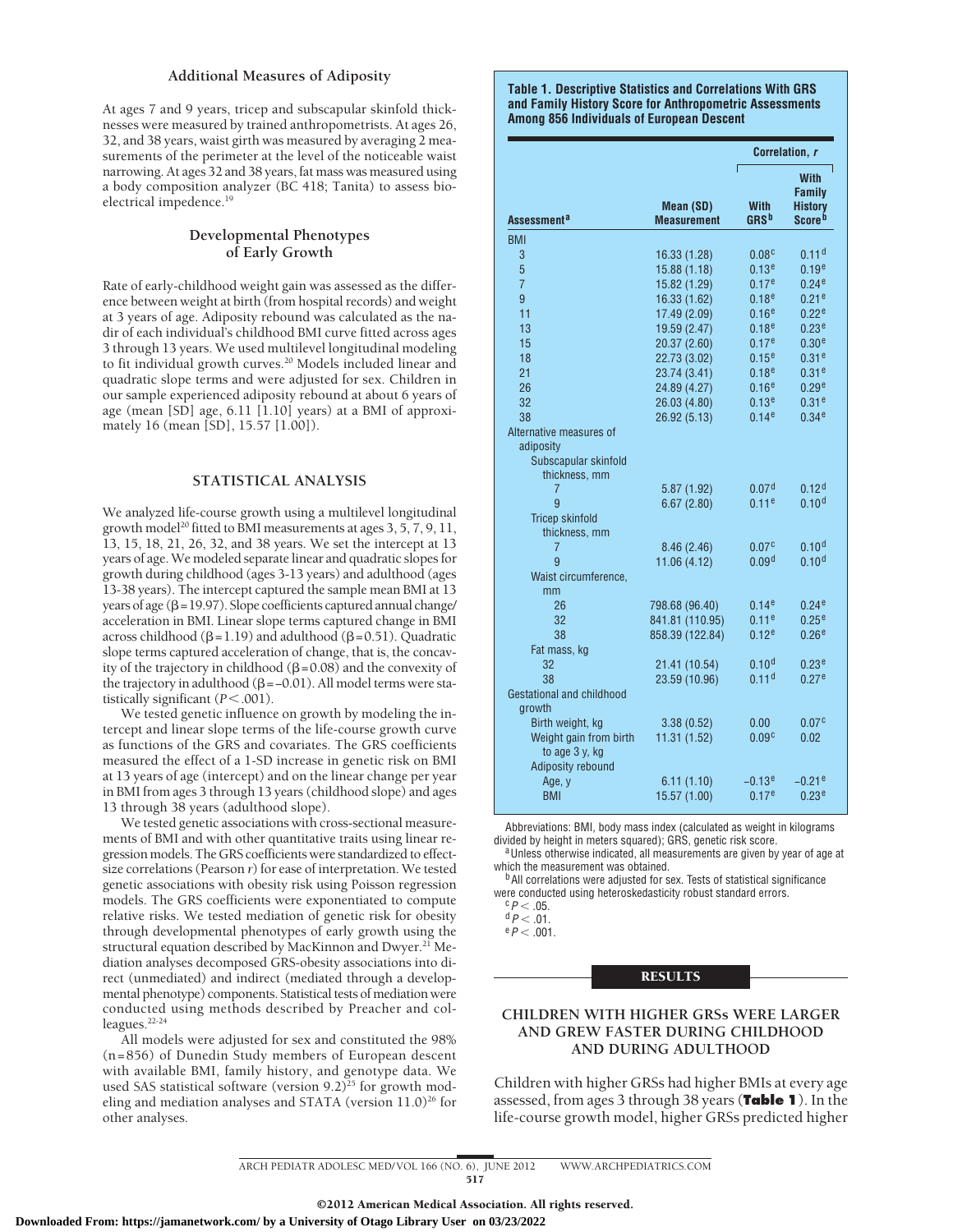

**Figure 2.** Life-course growth curves for children with high, low, and average genetic risk scores (GRSs). Individuals with higher-obesity GRSs were larger and grew more rapidly as children and adults. The solid line represents the population mean trajectory (average genetic risk). Dashed lines are for subgroups within 1 SD of the GRS (high and low genetic risk). Trajectories were derived from the life-course growth model (intercept fitted at 13 years of age; linear and quadratic slopes fitted during ages 3-13 years and 13-38 years), including intercept and linear slope effects for the GRS. Analyses included 856 individuals of European descent. Body mass index is calculated as weight in kilograms divided by height in meters squared.

mean levels of BMI (intercept  $\beta$  = 0.38 [*P* < .001]), faster growth in childhood  $(\beta = 0.03$   $[P < .001]$ ), and faster growth in adulthood  $(\beta = 0.02 [P = .02])$ . **Figure 2** shows life-course growth curves for children with high, low, and average GRSs.

To rule out the possibility that variation at the *FTO* locus (GenBank NC\_007316.4) accounted for our observed GRS-growth associations, we repeated the analysis, adjusting slope and intercept estimates for the *FTO*SNP rs9939609. This SNP is the best-replicated GWAS result for BMI,<sup>27</sup> has been shown to influence growth,  $6,28$  and carried the largest weight of any SNP in our GRS. Associations of GRS and growth were unchanged by adjustment for rs9939609. Independent of their rs9939609 genotype, children with higher GRSs were larger across 4 decades of follow-up (intercept  $\beta$  = 0.40 [*P* < .001]) and grew faster during childhood and during adulthood (childhood linear slope  $\beta$ =0.03 [*P*=.003]; adult linear slope  $\beta$ =0.02 [*P*=.01]).

To rule out the possibility that GRS-growth associations reflected associations with height or muscle mass and not with adiposity, we tested associations between the GRS and childhood skinfold thicknesses and adult waist-girth and fat-mass measurements. These measurements are less susceptible to inflation as a result of body size and are considered to be more direct measures of body fat.19 The GRS correlations with these alternative measures of adiposity were statistically significant and were similar to GRS correlations with BMI (Table 1).

## **CHILDREN WITH HIGHER GRSs WERE AT GREATER RISK FOR OBESITY ACROSS 2 DECADES OF ADULT FOLLOW-UP**

As teenagers (ages 15-18 years), 5.5% of Dunedin Study children had BMIs in the obese range; in their third decade of life (ages 21-26 years), 11.2% met criteria for obesity; and in their fourth decade of life (ages 32-38



**Figure 3.** Obesity prevalence among low and high genetic risk cohort members in their second, third, and fourth decades of life and chronically across ages 15 to 38 years. Individuals with higher genetic risk scores (GRSs) were more likely to be obese across 2 decades of adult follow-up. Error bars and numbers in parentheses reflect 95% CIs. The GRS was dichotomized at the sample mean to create low and high genetic risk categories. Relative risks (RRs) (95% CIs) are reported from Poisson regression models adjusted for sex that included the 856 individuals of European descent in the analysis sample.

years), 22.3% met criteria for obesity, consistent with the nationwide prevalence among New Zealanders of European descent (http://socialreport.msd.govt.nz/health /obesity.html). We classified 8.4% of the sample as chronically obese. **Figure 3** shows obesity prevalences for children at low (below average) and high (above average) genetic risk. Children at high genetic risk were 1.61 to 2.41 times more likely to be obese in their second, third, and fourth decades of life and were 1.90 times more likely to be chronically obese across more than 3 assessments compared with children at low genetic risk.

# **POLYGENIC RISK FOR ADULT OBESITY IS MEDIATED BY DEVELOPMENTAL PHENOTYPES OF RAPID CHILDHOOD GROWTH**

To determine whether genetic risk for obesity was mediated by rapid early growth, we investigated relationships among the children's GRSs, their growth during gestation and childhood, and their obesity outcomes across ages 15 to 38 years.

The first developmental period theorized to entrain adult obesity risk is gestation. However, the GRS was not associated with fetal growth as indexed by birth weight (*r*=0.00 [*P*-.90]) (Table 1). Nevertheless, by 3 years of age, children at higher genetic risk had higher BMIs relative to their peers (*r*=0.08 [*P*=.04]), raising the question whether growth during a second developmental period, from birth to 3 years of age, mediated the genetic risk for obesity. Children at higher genetic risk gained more weight from birth to 3 years of age (*r*=0.09 [*P*=.01]) (Table 1). Consistent with previous research, $29,30$  children with more rapid weight gain during these years were more likely to become obese (**Table 2**). Decomposition of GRS-obesity associations into direct and indirect effects indicated that weight gain from birth to 3 years of age mediated statistically significant portions of ge-

ARCH PEDIATR ADOLESC MED/ VOL 166 (NO. 6), JUNE 2012 WWW.ARCHPEDIATRICS.COM 518

**Downloaded From: https://jamanetwork.com/ by a University of Otago Library User on 03/23/2022**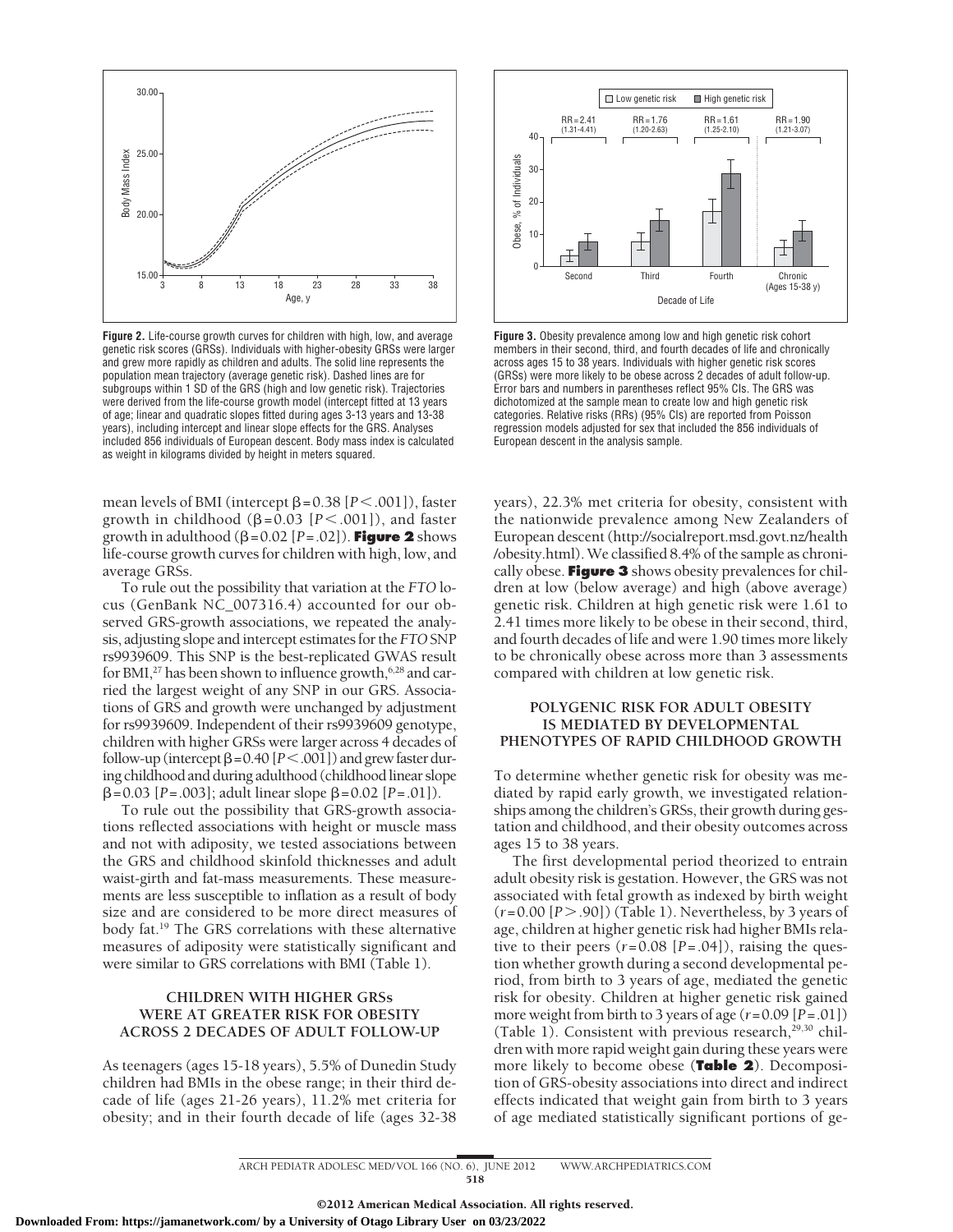|                              | Obesity by Decade of Life, No. (%) Ever Obese |                                           |                                                                                        |                                           |                                               |                                           |                                               |                                           |  |  |  |
|------------------------------|-----------------------------------------------|-------------------------------------------|----------------------------------------------------------------------------------------|-------------------------------------------|-----------------------------------------------|-------------------------------------------|-----------------------------------------------|-------------------------------------------|--|--|--|
|                              | <b>Second</b><br>$(n = 47)$ [5.5]             |                                           | <b>Third</b><br>$(n = 96)$ [11.2]                                                      |                                           | <b>Fourth</b><br>$(n = 191)$ [22.3]           |                                           | Chronic <sup>b</sup><br>$(n = 72)$ [8.4]      |                                           |  |  |  |
|                              | <b>Bivariate</b><br><b>Models<sup>c</sup></b> | <b>Multivariate</b><br>Model <sup>d</sup> | <b>Bivariate</b><br><b>Models<sup>c</sup></b>                                          | <b>Multivariate</b><br>Model <sup>d</sup> | <b>Bivariate</b><br><b>Models<sup>c</sup></b> | <b>Multivariate</b><br>Model <sup>d</sup> | <b>Bivariate</b><br><b>Models<sup>c</sup></b> | <b>Multivariate</b><br>Model <sup>d</sup> |  |  |  |
|                              |                                               |                                           | Polygenic Risk for Obesity Is Partly Mediated by Weight Gain Between Birth and Age 3 y |                                           |                                               |                                           |                                               |                                           |  |  |  |
| GRS, RR<br>(95% CI)          | $1.39(1.08-1.81)$                             |                                           | $1.30(1.00-1.69)$ $1.37(1.13-1.68)$                                                    |                                           | $1.34(1.10-1.63)$ $1.23(1.08-1.39)$           | $1.21(1.07-1.37)$                         | $1.37(1.09-1.74)$                             | $1.32(1.05-1.67)$                         |  |  |  |
| Weight gain, RR<br>(95% CI)  | $1.78(1.38-2.30)$                             | $1.72(1.33 - 2.22)$                       | $1.32(1.10-1.59)$                                                                      |                                           | $1.28(1.06-1.54)$ $1.15(1.02-1.31)$           | $1.13(1.00-1.28)$                         | $1.44(1.15-1.80)$                             | $1.39(1.12 - 1.73)$                       |  |  |  |
| Mediation ratio <sup>e</sup> |                                               | 0.16                                      |                                                                                        | 0.07                                      |                                               | 0.06                                      |                                               | 0.10                                      |  |  |  |
| $P$ value <sup>t</sup>       |                                               | .02                                       |                                                                                        | .06                                       |                                               | .12                                       |                                               | .04                                       |  |  |  |
|                              |                                               |                                           | Polygenic Risk for Obesity Is Partly Mediated by Age and BMI at Adiposity Rebound      |                                           |                                               |                                           |                                               |                                           |  |  |  |
| GRS, RR<br>(95% CI)          | $1.39(1.08-1.81)$                             |                                           | $1.18(0.93 - 1.49)$ $1.37(1.13 - 1.68)$                                                |                                           | $1.20(1.00-1.45)$ $1.23(1.08-1.39)$           | $1.14(1.01-1.29)$                         | $1.37(1.09-1.74)$                             | $1.20(0.96-1.50)$                         |  |  |  |
| Age, RR<br>(95% CI)          | $0.57(0.48-0.68)$                             | $0.57(0.48-0.68)$                         | $0.66(0.58-0.75)$                                                                      | $0.66(0.58-0.75)$                         | $0.77(0.70-0.85)$                             | $0.78(0.70-0.85)$                         | $0.66(0.57-0.76)$                             | $0.66(0.57-0.76)$                         |  |  |  |
| BMI, RR<br>(95% CI)          | $2.13(1.70-2.66)$                             | $2.09(1.66 - 2.64)$                       | $1.61(1.36-1.89)$                                                                      |                                           | $1.56(1.32-1.85)$ $1.35(1.20-1.51)$           | $1.33(1.19-1.49)$                         | $1.72(1.44 - 2.05)$                           | $1.68(1.39-2.02)$                         |  |  |  |
| Mediation ratio <sup>e</sup> |                                               | 0.58                                      |                                                                                        | 0.44                                      |                                               | 0.41                                      |                                               | 0.45                                      |  |  |  |
| $P$ value <sup>t</sup>       |                                               | < .001                                    |                                                                                        | < .001                                    |                                               | < .001                                    |                                               | < .001                                    |  |  |  |

Abbreviations: BMI, body mass index; GRS, genetic risk score; RR, relative risk.

a All analyses were adjusted for sex and included the 856 individuals of European descent in the analysis sample. Weight gain from birth through age 3 years and adiposity rebound measures were standardized to have means of 0 and standard deviations of 1 for analyses.<br><sup>b</sup>Obese at 50% or more of assessments between ages 15 and 38 years.

<sup>c</sup> Indicates bivariate effects of the GRS and the developmental phenotypes from Poisson regression models.

 $<sup>d</sup>$  Indicates the independent effects of the GRS and the developmental phenotypes from multivariate Poisson regression models.</sup>

 $^{\circ}$  Describes how much of the effect of genetic risk is mediated by the developmental phenotype. Mediation ratios were calculated from the indirect and direct effects estimated from structural equations (eTable 3).

estimated from structural equations (eTable 3).<br><sup>f</sup>Calculated from the Sobel test of mediation.

netic risk for obesity in the teenage years and for chronic obesity, but not for obesity, in the third or fourth decade of life individually (Table 2).

Adiposity rebound, when children begin to gain body fat after losing it during early childhood, is a third period in development theorized to entrain adult obesity. For children at higher genetic risk, adiposity rebound occurred earlier in development and at higher BMI (*r* =−0.13 for age and *r* =0.17 for BMI [ $P$ <.001 for both]) (Table 1). Consistent with previous research,<sup>11,31</sup> children with earlier adiposity rebound and higher BMI at adiposity rebound were more likely to become obese (Table 2). Decomposition of GRS-obesity associations into direct and indirect effects revealed that adiposity rebound mediated large and statistically significant portions of genetic risk for obesity in the second, third, and fourth decades of life and for chronic obesity (Table 2).

# **THE GRS CONTAINED INFORMATION ABOUT CHILDREN'S GROWTH AND THEIR RISK FOR OBESITY IN ADULTHOOD THAT WAS NOT AVAILABLE IN THEIR FAMILY HISTORIES**

Higher genetic risk predicted faster growth and increased risk for obesity in children with normal-weight and overweight parents (**Figure 4**). That is, the GRS contributed independent and additive information to the prediction of children's growth and their risk for obesity in adulthood beyond the family history information (eTable 2).

We conducted a developmental genetic investigation into the etiology of obesity in a prospective birth cohort study with 4 decades of follow-up. We measured polygenic risk for obesity using a multilocus GRS derived from GWASs of obesity-related phenotypes. Our analyses revealed that polygenic risk for obesity was partly mediated by rapid growth in the early childhood years after birth. This finding supported our hypothesis that developmental phenotypes were critical in linking a genetic predisposition to adult obesity. Furthermore, risk for obesity measured by the genetic risk score was independent of risk information available in parental BMI.

These findings have implications for clinical practice and for developmental and epidemiologic research. First, the results suggest promise for using genetic information in obesity risk assessments. Parental BMI has been proposed as a screening measure to target obesity prevention in children on the basis of effect-size correlations only slightly larger than those we report for our GRS.32 New developments in genome science, including next-generation sequencing, may uncover new variants that further improve the performance of SNPbased risk assessments.<sup>33-35</sup> Moreover, the GRS contained information about children's future obesity risk that could not be derived from measurements of parents, suggesting that positive family history may not always be an appropriate prerequisite for genetic testing. Second, our findings illustrate how polygenic influences on development can be investigated using the GRS. Prospective cohort

ARCH PEDIATR ADOLESC MED/ VOL 166 (NO. 6), JUNE 2012 WWW.ARCHPEDIATRICS.COM 519

# ©2012 American Medical Association. All rights reserved.

**Downloaded From: https://jamanetwork.com/ by a University of Otago Library User on 03/23/2022**

**COMMENT**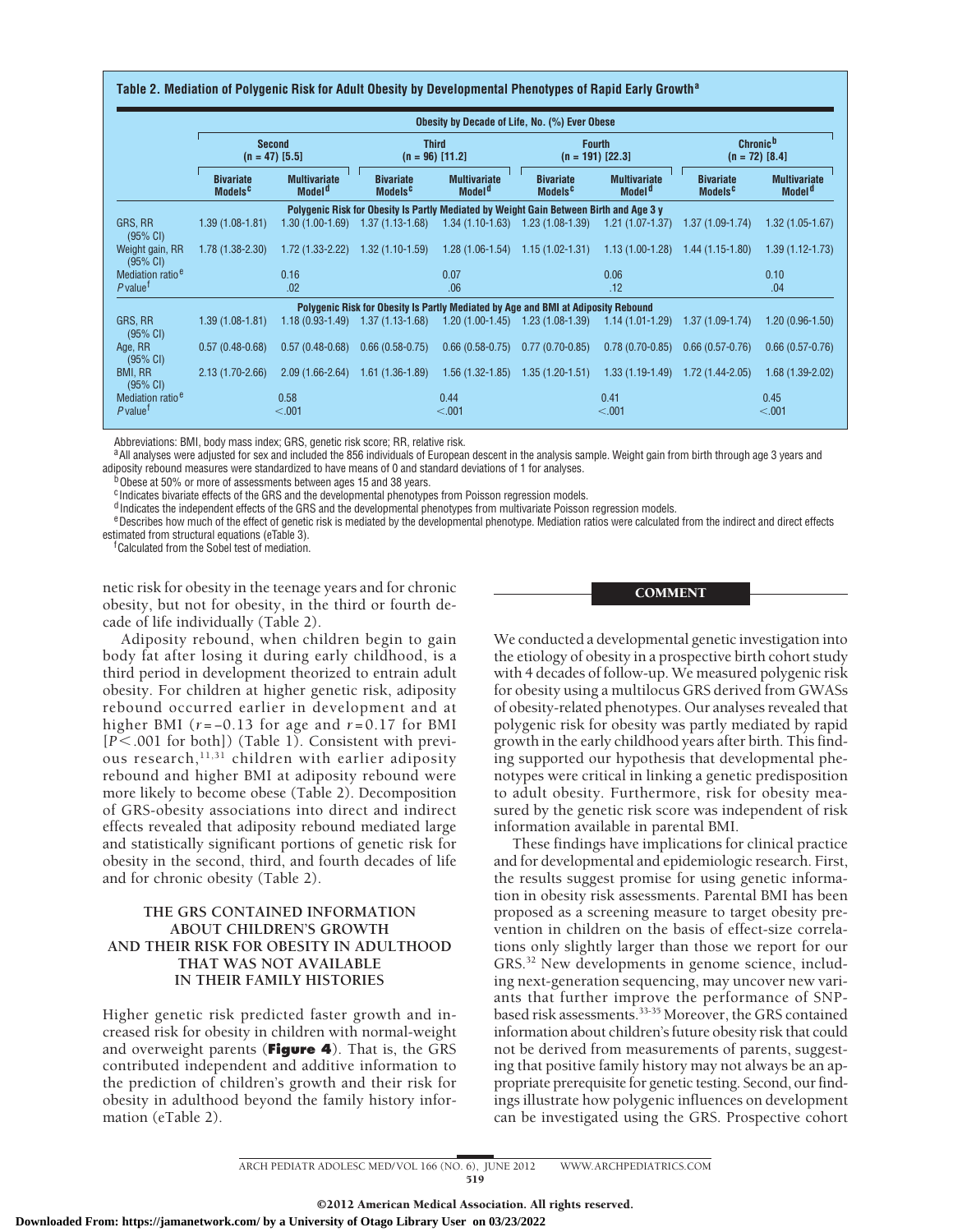

**Figure 4.** Influence of genetic risk and family history on growth and obesity risk. The genetic risk score (GRS) contained information about children's growth and their obesity risk that was not available in their family histories. Genetic risk and family history made independent and additive contributions to life-course growth predictions and to adult obesity risk in 856 individuals of European descent. A, Life-course growth curves show that genetic risk and family history made additive contributions to growth predictions. B, Bar graph shows that genetic risk and family history made additive contributions to children's risk of becoming obese. Error bars reflect 95% CIs. Statistical analyses illustrating the independence of the GRS and family history in predicting growth and obesity risk are presented in eTable 2. Body mass index is calculated as weight in kilograms divided by height in meters squared.

studies containing repeated measures are necessary to elucidate developmental processes leading to complex diseases.36 However, to date, small single-locus effect sizes have made it challenging to incorporate genetic information into ongoing cohort studies. To address the challenge of small effects, we used a multilocus profile. The resulting GRS enables measurement of a larger, genomewide effect size and reduces the number of hypothesis tests to 1, making follow-up of GWAS findings tractable in cohort studies that are needed to study development. Third, the longitudinal results illustrate that investigations of obesity as an outcome to developmental processes can inform public health initiatives and research priorities by identifying specific phases in development when genetic risk becomes manifest and thus might be amenable to intervention. Childhood growth in general and, in particular, growth during the period between birth and the adiposity rebound—should be a focus for future research to understand genetic contributions to the development of obesity.

We acknowledge 3 limitations. First, we derived our GRS from GWASs of Europeans and conducted our study

in individuals of European descent; these results may not generalize to other populations.<sup>37</sup> Second, our family histories included only parents. More complete family histories might have greater overlap with the GRS. Third, we were unable to characterize growth trajectories during the earliest stages of life; regular follow-up of the cohort did not begin until 3 years of age. However, results from our analyses of birth weight and of weight gain from birth though 3 years of age were consistent with previous genetic investigations of this interval that did indus generic investigations of the access of the cover, we were able to capture growth from 3 years of age and onward with a high degree of resolution; our study included 12 measurements taken during the subsequent 35 years. In addition to repeated measures of height and weight, our study included more direct measures of adiposity, including childhood measurements of skinfold thicknesses and adult measurements of waist circumference and fat mass, all of which were associated with our GRS in parallel to BMI. Thus, the results present compelling evidence that SNPs identified in GWASs of adult BMI and other obesity-related phenotypes predispose to more rapid growth in childhood, leading to increased risk for obesity in adulthood, and provide information not forthcoming from a simple analysis of family history.

**Accepted for Publication:** February 2, 2012.

**Author Affiliations:** Department of Health Policy and Management, Gillings School of Public Health (Drs Belsky and Biddle), and Department of Genetics, School of Medicine (Dr Evans), University of North Carolina, Chapel Hill; Department of Psychology and Neuroscience (Dr Belsky, Moffitt, Houts, Bennett, Sugden, and Caspi; Ms Harrington; and Mr Williams) and Institute for Genome Sciences and Policy (Dr Belsky, Moffitt, Houts, Sugden, and Caspi; Ms Harrington; and Mr Williams), Duke University, and Department of Psychiatry and Behavioral Sciences (Dr Belsky, Moffitt, Houts, Blumenthal, Sugden, and Caspi; Ms Harrington; and Mr Williams), Duke University Medical Center, Durham, North Carolina; Social, Genetic, and Developmental Psychiatry Centre, Institute of Psychiatry, King's College London, London, England (Drs Moffitt, Sugden, and Caspi and Mr Williams); and Dunedin Multidisciplinary Health and Development Research Unit, University of Otago, Dunedin, New Zealand (Dr Poulton).

**Correspondence:** Daniel W. Belsky, PhD, Institute for Genome Sciences and Policy, Duke University, Grey House, Ste 201, Duke University Box 104410, Durham, NC 27708 (dbelsky@duke.edu).

**Author Contributions:** *Study concept and design:* Belsky, Moffitt, and Caspi. *Acquisition of data:* Moffitt, Sugden, Williams, Poulton, and Caspi. *Analysis and interpretation of data:* Belsky, Moffitt, Houts, Bennett, Biddle, Blumenthal, Evans, Harrington, Sugden, Williams, Poulton, and Caspi. *Drafting of the manuscript:* Belsky, Moffitt, and Caspi. *Critical revision of the manuscript for important intellectual content:* Belsky, Moffitt, Houts, Bennett, Biddle, Blumenthal, Evans, Harrington, Sugden, Williams, Poulton, and Caspi. *Statistical analysis:* Belsky, Houts, and Caspi. *Obtained funding:* Belsky, Moffitt, Poulton, and Caspi. *Administrative, technical, and material sup-*

ARCH PEDIATR ADOLESC MED/ VOL 166 (NO. 6), JUNE 2012 WWW.ARCHPEDIATRICS.COM 520

©2012 American Medical Association. All rights reserved.